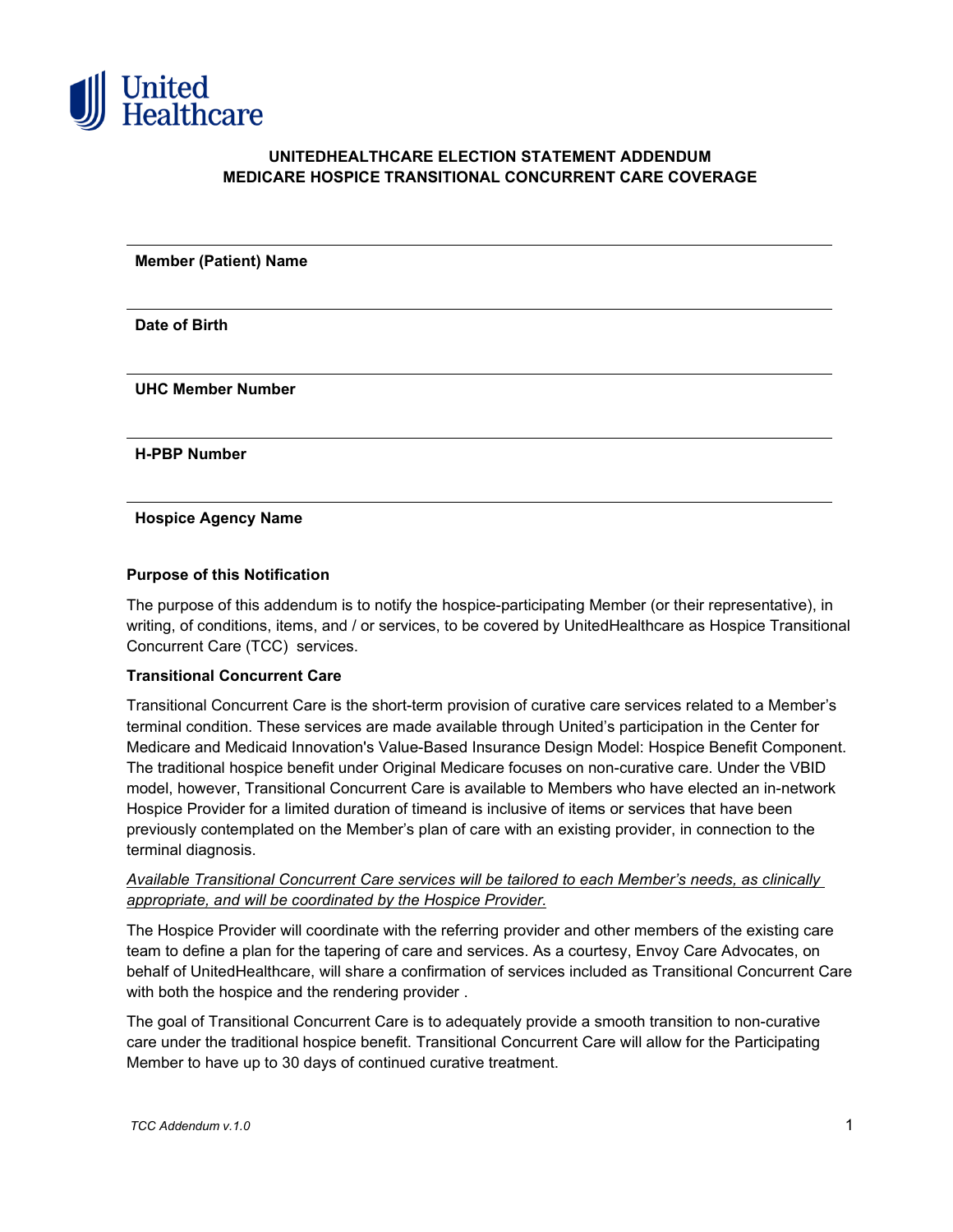The provision of Transitional Concurrent Care under the Program does not change the necessary criteria for hospice benefit eligibility or the requirement that the designated Hospice Provider provide all services and levels of care available under the hospice benefit.

# **Diagnosis Related to Terminal Illness and Related Conditions:**

# **Transitional Concurrent Care Items and / or Services to be included in the VBID services:**

| <b>Clinical Explanation for Coverage</b><br>Items / Services | <b>Service Dates</b> |     | Number of         |  |
|--------------------------------------------------------------|----------------------|-----|-------------------|--|
|                                                              | <b>Start</b>         | End | <b>Treatments</b> |  |
|                                                              |                      |     |                   |  |
|                                                              |                      |     |                   |  |
|                                                              |                      |     |                   |  |
|                                                              |                      |     |                   |  |
|                                                              |                      |     |                   |  |
|                                                              |                      |     |                   |  |
|                                                              |                      |     |                   |  |
|                                                              |                      |     |                   |  |
|                                                              |                      |     |                   |  |
|                                                              |                      |     |                   |  |
|                                                              |                      |     |                   |  |
|                                                              |                      |     |                   |  |
|                                                              |                      |     |                   |  |
|                                                              |                      |     |                   |  |
|                                                              |                      |     |                   |  |

## **Name(s) of Treating Provider(s) Authorized to Provide Transitional Concurrent Care:**

| <b>Rendering Provider</b><br><b>Name</b> | <b>Group Name</b><br>(If Applicable) | <b>Service/ Office Address</b> | <b>Phone Number</b> |
|------------------------------------------|--------------------------------------|--------------------------------|---------------------|
|                                          |                                      |                                |                     |
|                                          |                                      |                                |                     |
|                                          |                                      |                                |                     |

## **Information about Enrollee Cost-Sharing:**

Transitional concurrent services allow up to 30 days of continuing curative treatments based on Member's established plan of care and coordinated by the hospice care team. Plan cost-sharing amounts and plan authorization rules apply. Please refer to your Evidence of Coverage for using your plan's coverage for medical services.